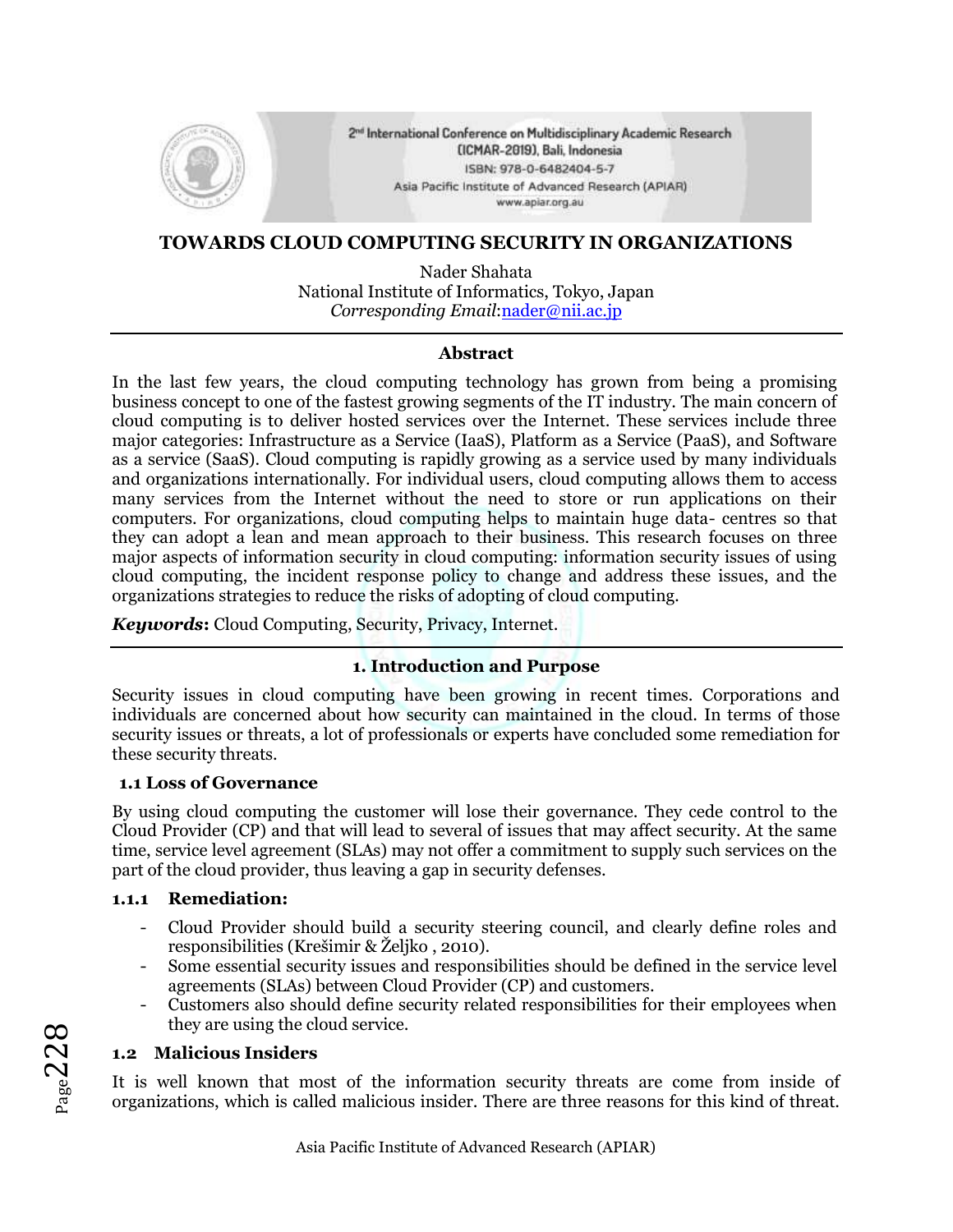The first one is the convergence of IT service has enlarged the threat to cloud consumers; the second reason is the single management for customer; and the last reason is the lack of transparency into provider process and procedure.

### **1.2.1 Remediation**

- Cloud provider should strictly manage the whole process of the supply of their cloud service to customer; and the customer should make a sufficient assessment for their supplier.
- The human resource department of organizations should determine the requirement for employee, and make this as part of legal contracts.
- Organizations should also practice all of the information security and management. Organizations also should make incidence policy for security breach.

# **1.3 Date Integrity**

When the developer analyses the databases for cloud computing integrity issues constantly crop up. One of the issues is understanding the rules and logic that applied to the construction of the database (Linthicum 2009). Another issue is data backup. If you move an application to a cloud-based provider, it is important to know how to back up the data. This can be to traditional backup media which will need storing off-site, or you can take advantage of the physicallydiverse locations to store the backups in a totally different place.

### **1.3.1 Remediation**

Organizations should apply strong API access control for all of the sensitive data. Encrypt and protect integrity of data in transit, storage, management and destruction with a strong key generation system. They should also contractually specify provider's responsibilities for data backup, retention and deletion.

# **1.4 Availability of a Service/ Single Point of Failure**

Many organizations worry about the availability of services in the Cloud. In 2008, there were many companies like App Engine of Apple, and Gmail of Google encountered the availability failure by many reasons. Normally, there are two main reasons for the failure of service unavailability. One is single internet service provider; the other one is that the cloud service provider is the only one provider, which is so-called single point failure. So, if this single provider encounters a failure, definitely, the business of their customer would be affected. Even if it has multiple data centres in different geographic regions using different network providers, or the company may even go out of business (Armbrust, 2009).

# **1.4.1 Remediation**

Customers use the same service from more than one clouding service providers. Customers contractually cooperate with network providers who could provide customers with multiple internet access points to ensure the continuous network connection. Customers put this situation into their own information security plan.

# **1.5 Lack of Standardization**

Cloud standards need to emerge to promote general adoption. But there are gaps in both industry-specific and IT standards that make it hard to standardize and automate cloud computing. The gaps are caused by two reasons. The first reason is consumers only want their favourite technology to be supported in the production of cloud computing standards; the other reason is when consumers have seen the benefits of cloud delivery, they want as quickly as possible to migrate to a standard. But the cloud computing as a new raised technology, it is quite hard to make this possible.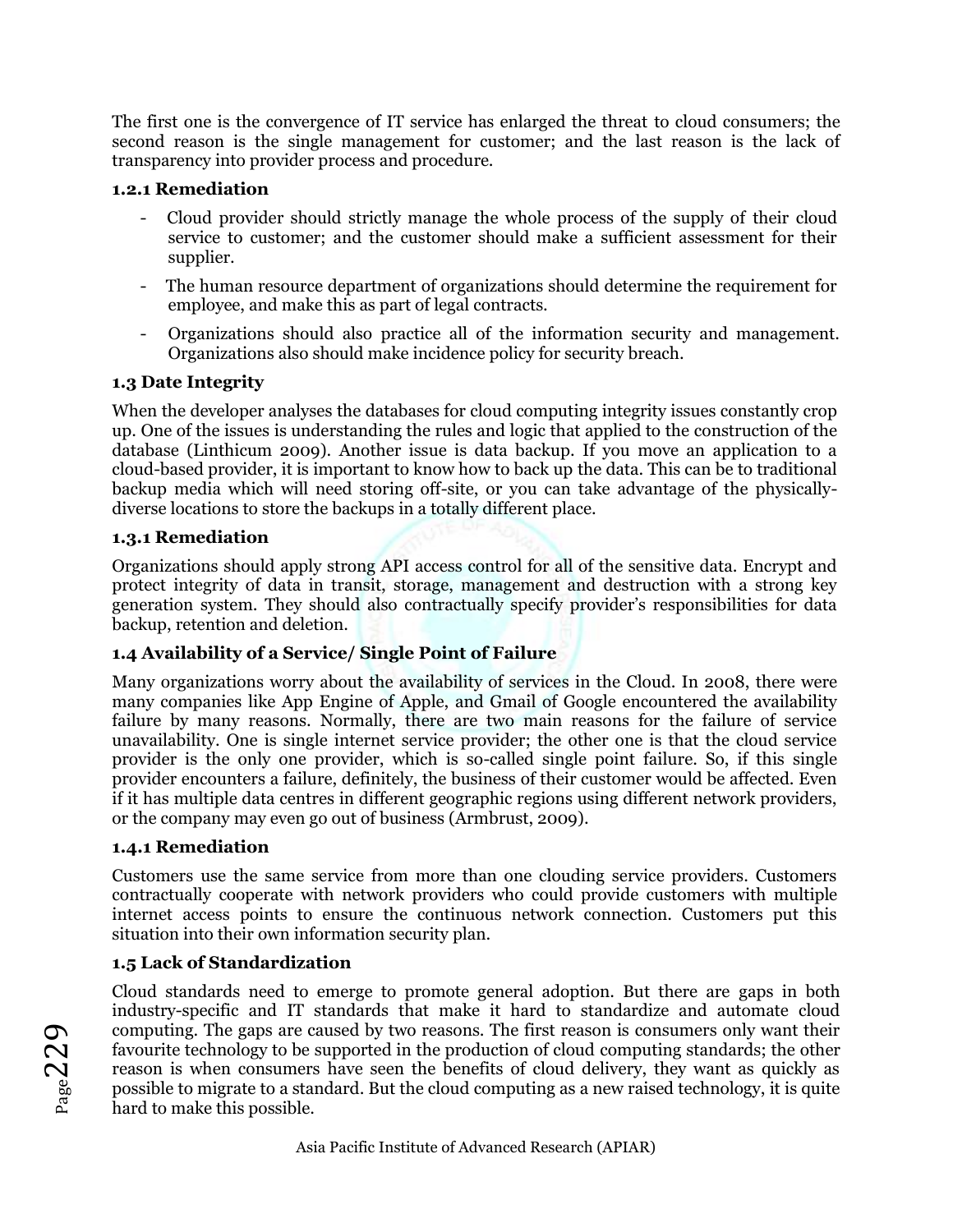### **1.5.1 Remediation**

Even though there is no complete and unified standard for Cloud Computing, and it is very hard to standardize Cloud Computing. There are many potential standards which are one or some aspects of Cloud Computing and widely accepted, these standards also called Open Standards, such as "Standards for moving applications between several Cloud platforms" and "Standards for describing resource/performance capabilities and requirements" and so on. So Cloud Computing companies could reference those standards. There are also some organizations that promote the use of best practices for providing security assurance within Cloud Computing, and promote the standardization of Cloud Computing, such as "Cloud Security Alliance", "The European Telecommunications Standards Institute (ETSI)" , "National Institute of Standards and Technology (NIST)".

# **1.6 Data Confidentiality and Auditability**

Because most of the current cloud services are being provided by public networks, so, the system is facing the threats of more attacks, which threatens data confidentiality. Besides this, the auditability of data is also needed. Cloud computing auditing and Software as a Service (SaaS) become a major issue in the cloud. Therefore, IT auditors need to understand the cloud technologies then they need to identify the key risks based on risk-based approach (RBA) to improve effectual audits for cloud technology, however; the Risk base approach (RBA) in practice for the cloud is very complicated. IT audits of cloud computing and SaaS have a framework for assisting an effective risk assessment for this technology (Singleton, T 2010).

### **1.6.1 Remediation**

- A Customer contractually requires the provider for the protection for their sensitive data and clearly indicates the service provider's responsibilities.

- -Providers use the technologies that have been well understood and have been proved to be safe, such as encrypted storage, Virtual Local Area Networks, and network middle boxes (e.g. firewalls, packet filters); Customers should also should have the awareness to actively protect their sensitive information. For instance, before placing the sensitive data in a Cloud, they could encrypt it (Krešimir & Željko, 2010).
- -There also is an organization called Cloud Audit is specially for auditing Cloud Computing Company. This organization is officially under the auspices of the Cloud Security Alliance.

# **1.7 Bugs in Large-Scale Distributed Systems**

It is difficult to remove errors in these very large scale distributed systems. And normally, these bugs cannot be rebuilt in smaller configurations, so the debugging must be done at scale in the production data centers (Armbrust , 2009).

### **1.7.1Remedation**

According to the study of Patrick Reynolds (USENIX 2006),visualization is one of the best ways to dealing with bugs in Distributed System. So, Cloud Computing service providers could set virtual machines and virtual environment for their Cloud Computing.

### **1.8 Software Licensing**

Currently, the licenses of software are used to restrict the computers on which the software can run. But the traditional licensing model which is for commercial software does not suit cloud computing, cloud computing providers relied on open source software (Armbrust 2009), which are not widely used. So, the licensing model is another problem for cloud computing.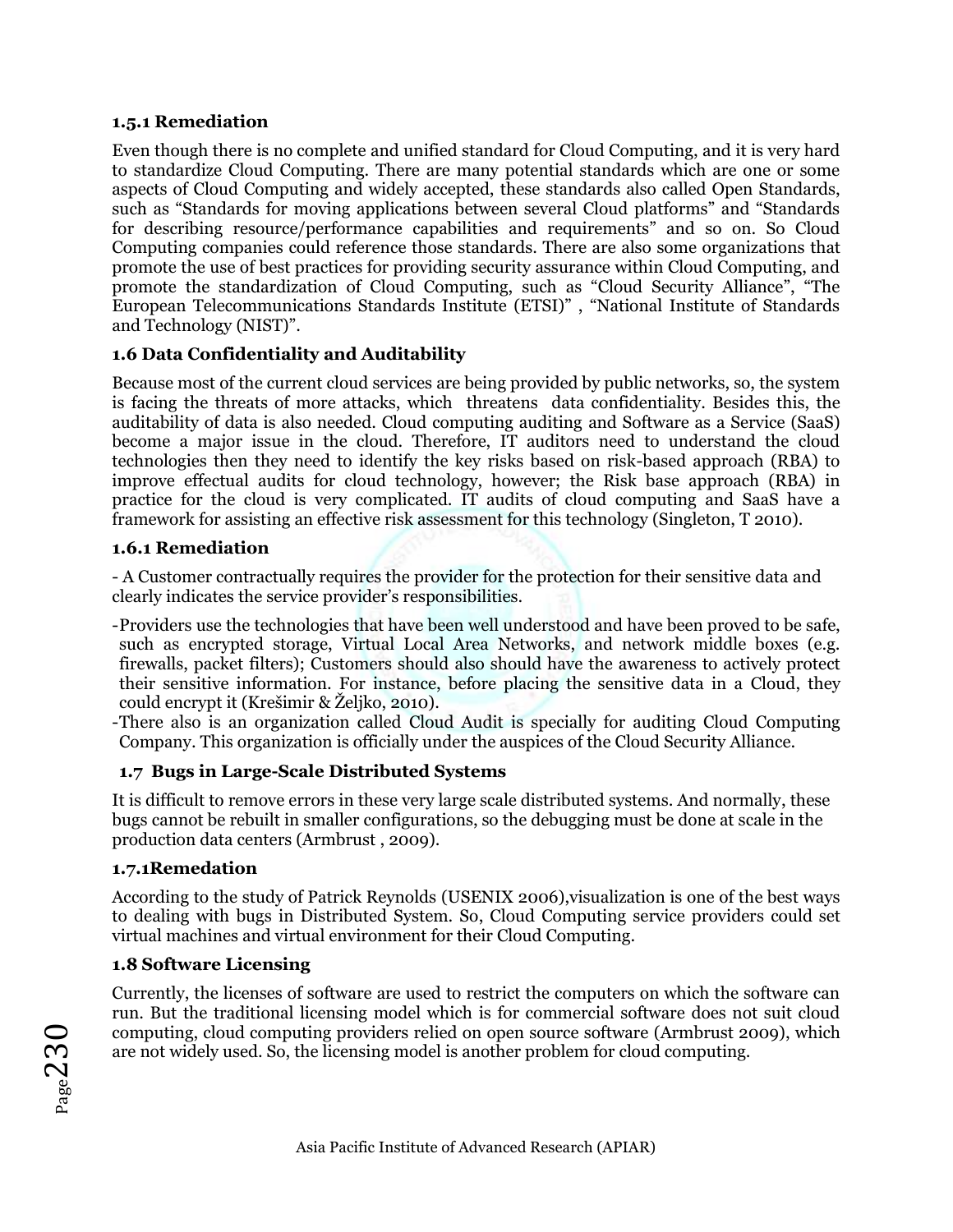### **1.8.1Remedation**

For making the licenses fit Cloud Computing, Commercial software companies could change their licensing structure (Armbrust, 2009). For example, they could make the licenses redistributable.

# **2. The Organizations Strategies to Reduce the**

# **Risks of Adopting of Cloud Computing:**

There are about three risks categories that are related to cloud computing in organizations. These risks are: Policy and organizational risks, technical risks and legal risks.

# **2.1 Policy and organizational risks:**

These risks are defined to be business related IT risks that might be found an organization when applying cloud computing service providers. These risks include:

- Loss of business reputation: The customer's bad behavior can be one of the reasons of giving a bad impact to the cloud computing in an organization. For example, IP addresses that might have a spam-prevention service included in, may cause some limitations to the applications types that can be found in the cloud (Armbrust,M., 2009)..
- Cloud service termination or failure: One of the issues that might raise here is that the financial viability which considered being a critical issue to deal with cloud computing services could be terminated as a result of financial matters. The termination will not only affect the clients but it can also down streaming the clients as well.
- Compliance challenges: Leaving customers unclear with the processes and the procedures of the provider is one of the results of the lack governance. So that, the providers of cloud computing should clear about illustrating these procedures in order to ensure that customers are on the right track and are getting appropriate guidelines (ENISA 2009).
- Lock-in: (Armbrust 2009)states that lock-in is one of the main things that jumps to the customer's mind when talking to its relation to cloud computing service providers. (Armbrust 2009).defines lock-in as "the inability of a customer to move their data and/or programs away from a cloud computing service provider" (Arrmbrust 2009). The customers here are on various types of risks like: reliability problems and the increase of prices.

# **2.2 Technical Risks**

In this section, we will focus on the risks that are related with IT that have a direct technical impact on the cloud computing systems. These impacts can affect the host customer programs. The availability of service and distributed denial of service are two examples of these risks.

- Availability of service: This risk considers being the number one barrier to the growth of cloud computing (Armbrust 2009). (Armbrust 2009)states that there are some good companies such as Google (which sponsoring the Gmail service) has reported problem such power outages for many hours. This threat might happen and leads to a negative impact to such a company. For the customers who are far away from the cloud provider, the network performance could be a problem for them too. (Smith 2009) believes that the applications communication in long distances could be in a low speed or even not existed if there is no appropriate network performance (Smith 2009).
- Distributed denial of service: When the industry is in the process of developing, there is a high possibility for the attackers to threaten the cloud computing systems considering the services in its system is going toward a single interface. Threats like viruses could be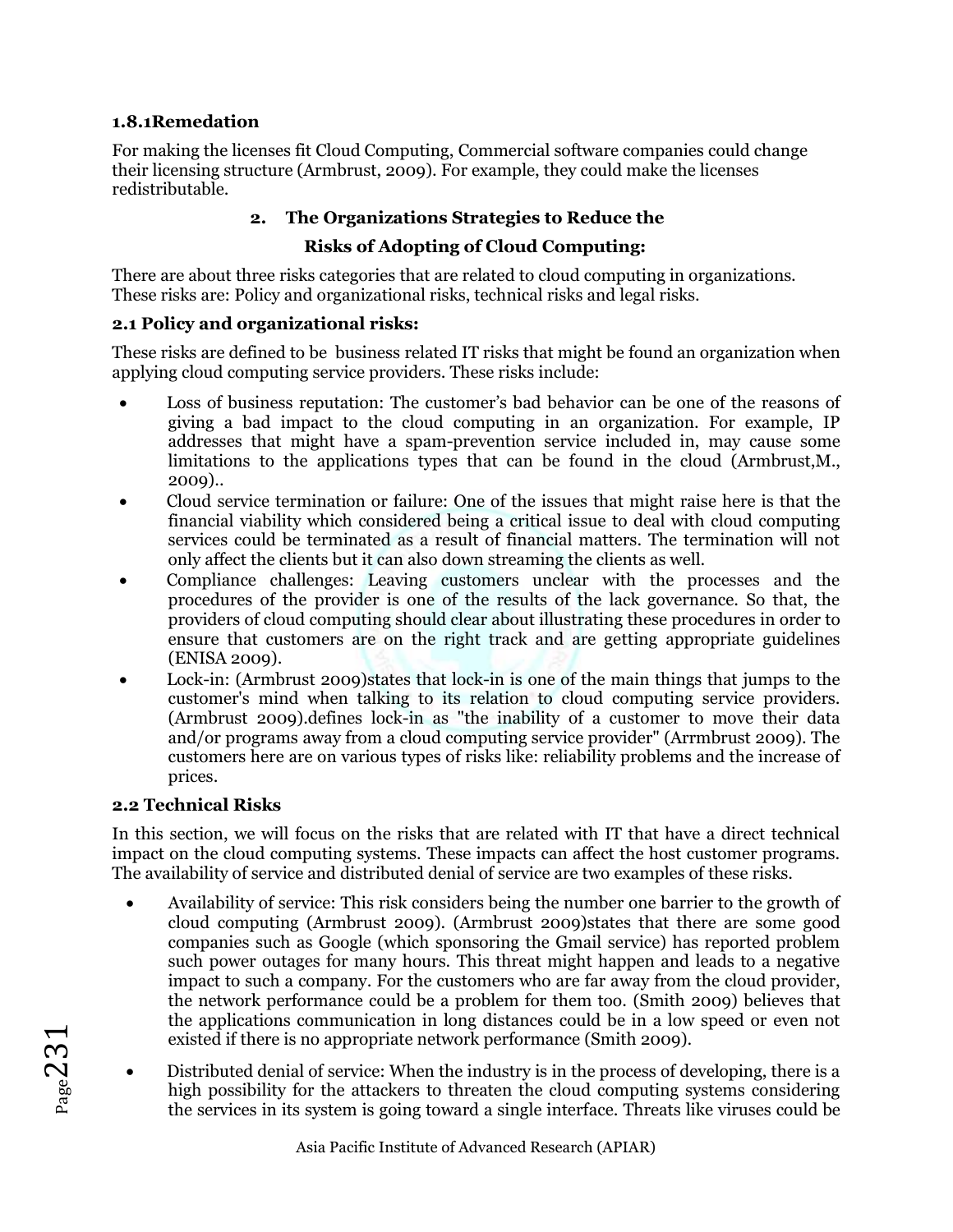spread and may affect the data of other organizations that are located in the same environment.

### **2.3 Legal Risks**

In this session, we will be focusing on the risks that are related to IT but from a legal perspective. Changes of jurisdiction and Data Privacy are two examples of these risks.

- Changes of jurisdiction: If any of the countries do not follow the international agreements, the customer data will be a subject to enforced disclosure. (Soghoian 2009)says there is no choice for an organization that works internationally, but to focus on international data management that are associated by a cloud computing model. The risks of cloud computing will grow rapidly when applying different jurisdictions.
- Data privacy: Data privacy is one of the important issues that we have to mention when talking about cloud computing. One of cloud computing risks when working with a group of organizations is spreading an organization's data to multiple locations and overlapping with another organization's data.

### **3. Mitigation Strategies:**

# **3.1 Audit Control**

There are some challenges when we are executing audits into the cloud environment. The providers of auditing cloud could be expensive. One solution might raise here which is sponsoring an external audit, but the presence of a formally adopted framework and a proper identified scope is important.

To ensure the effectiveness of the security programs to be compatible with the set regulations, organizations have to follow several recommendations in order to do so; these recommendations include:

- Organizations have to understand their legal duties.
- Organizations have to get the ability of classifying and labelling their data and systems.
- External risk assessment has to be applied.

Also, there are several recommendations that audits of cloud computing implementations should focus on:

- The client environment.
- The provider environment.
- The cloud itself, which consider being the link between the previous two.

### **3.2 Policies and Procedures:**

Here our concern will be towards the development and maintenance of a huge number of used documents in order to make sure that the services of cloud computing are implied within the organizations' policies. To do that, organizations have to focus on three issues: several levels of security, legal work of the business, the assurance and security of the professionals. One of the important items that should be included in the documentation between the consumer and the provider of the cloud computing is service level agreements. Service level agreements will identify the customer needs, provides a clear framework, understanding of complex issues, decreases of conflict items and deletes unexpected possibilities.

# **3.3 Other forms of Governance:**

There are some other tools that could allow the customers to work in a helpful environment, these tools include: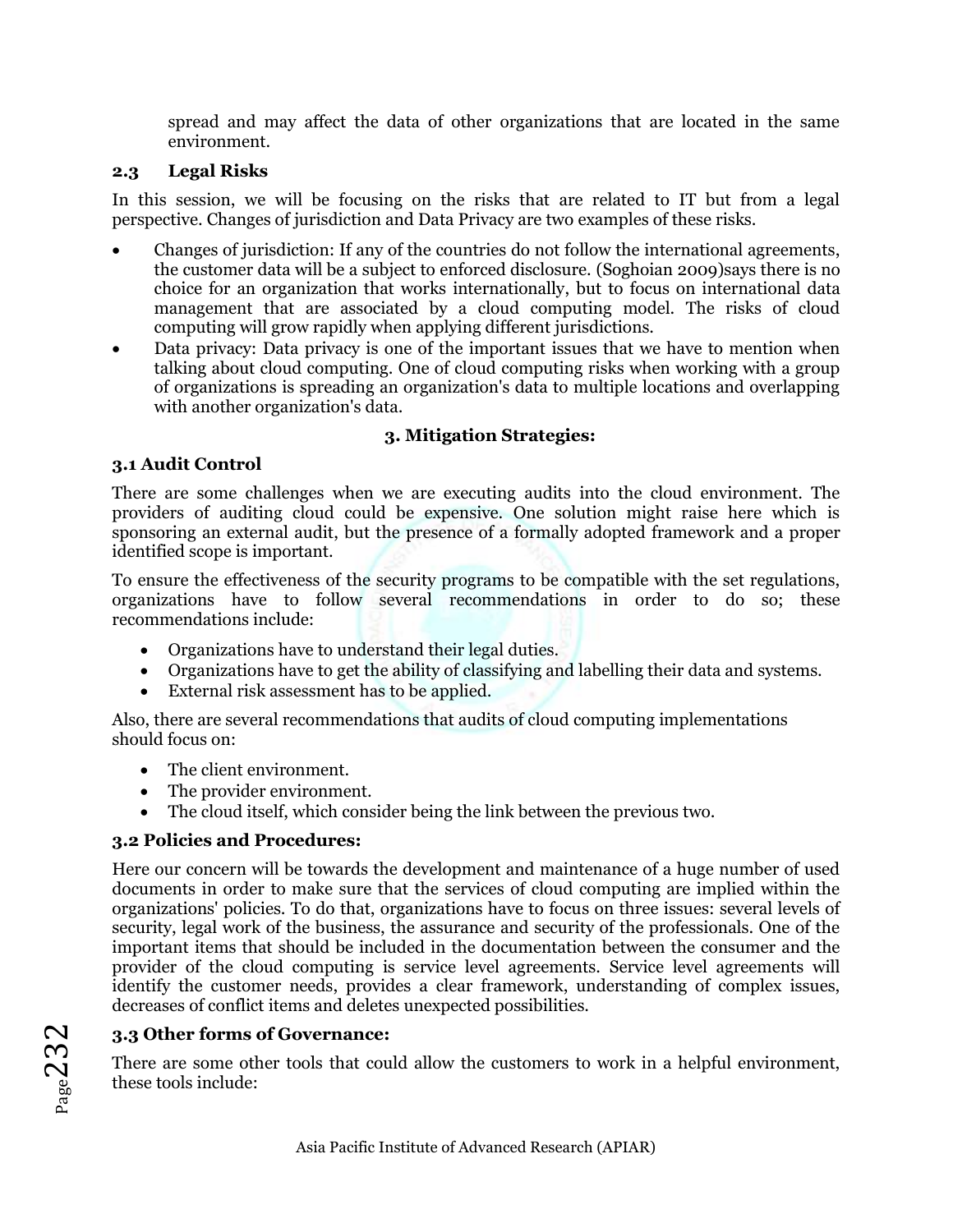- Promoting cloud standards: The customers will be able to migrate data between service provider using an application called cloud application programming interface.
- Applying Brokers/Markets: The consumers of cloud computing will be benefit from implementing a market system for cloud services that can give the participants the opportunity in locating their providers. Due to the absence of such a system, the brokers can buy capacity from the providers of cloud computing and then sub-lease it to the customers.

#### **Conclusion**

Cloud computing is one of the current technologies which grow in the recent time. This technology has some issues in the light of information security. This research focuses on three major points: security issues of cloud computing, the incident response policy that change and address these issues, and risks management and mitigation strategies of cloud computing. In order to work within safe and successful implementations, organizations have to estimate the current risks and put some mitigation strategies to deal with them in the future. However, the customers of cloud computing need to make sure that the effective policies are acceptable in the management of data.